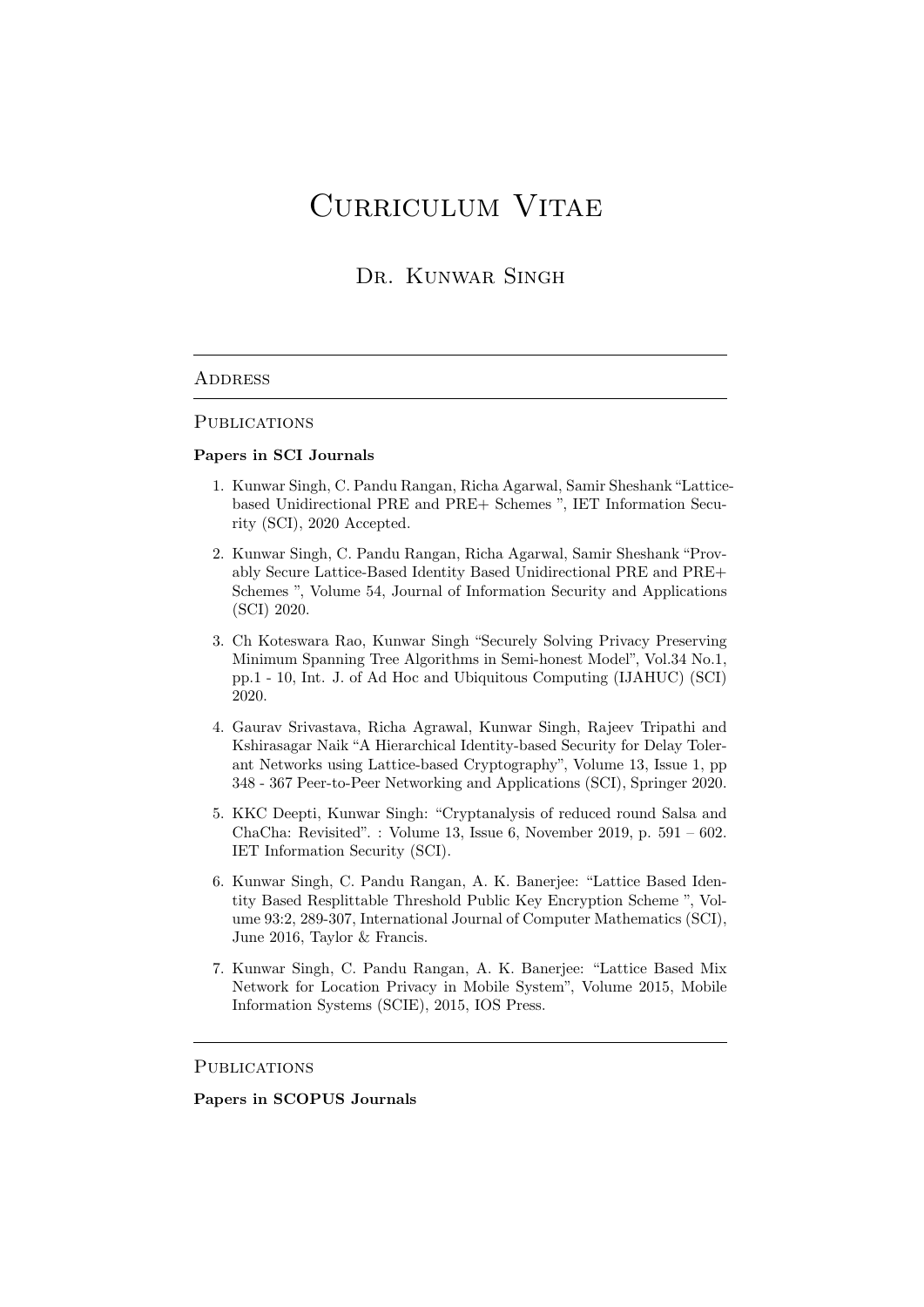- 1. Ch Koteswara Rao, Kunwar Singh "Oblivious Stable Sorting Protocol and Oblivious Binary Search Protocol for Secure Multi-party Computation ", Journal of High Speed Networks. Accepted.
- 2. Kunwar Singh, C. Pandu Rangan, A. K. Banerjee: "Lattice Based Universal Re-encryption for Mixnet", Journal of Information Science and Information Security ( JISIS ) (Scopus), volume 4, number 1, pp. 1-12, February, 2014.
- 3. Kunwar Singh, C. Pandu Rangan, A. K. Banerjee: "Lattice Based Identity Based Proxy Re-Encryption Scheme", Journal of Information Science and Information Security ( JISIS ) (Scopus), volume 3, number 3/4, pp. 38-51, November, 2013.
- 4. Kunwar Singh, C. Pandu Rangan, A. K. Banerjee: "Lattice based efficient threshold public key encryption scheme", Journal of Wireless Mobile Networks, Ubiquitous Computing, and Dependable Applications (jowua) (Scopus), volume: 4, number 4, pp. 93-107, November 2013. (This paper won Best Paper Award in international conference MIST 2013 and published in this journal)
- 5. Kunwar Singh, C. Pandu Rangan, A. K. Banerjee: "Lattice Based Forward-Secure Identity Based Encryption Schemes with Shorter Ciphertext", Journal of Information Science and Information Security ( JISIS ) (Scopus), volume 3, number 1/2, pp. 5-19, February, 2013.
- 6. Kunwar Singh, C. Pandu Rangan, A. K. Banerjee: "Lattice Based Forward-Secure Identity Based Encryption Schemes", Journal of Information Science and Information security ( JISIS ) (Scopus), volume 2, number 3/4, pp. 118-128, November 2012.

#### PUBLICATIONS

#### Papers in Refereed Journals

1. Pratyush Dikshit and Kunwar Singh: "Weighted threshold ECDSA for securing bitcoin wallet", ACCENTS Transactions on Information Security, pp. 43-51, vol 2(6) 2017.

#### Presentations in International Conferences

- 1. Karthika SK, Kunwar Singh: "Theoretical Analysis of Biases in Chacha 128-bits "5th International Symposium on Mobile Internet Security (MobiSec 2021), Jeju Island, South Korea.
- 2. Sudarshan Parthasarathy, Akash Harikrishnan, Gautam Narayanan, Lohith J. J, Kunwar Singh "Secure Distributed Medical Record Storage using Blockchain and Emergency Sharing Using Multi-Party Computation", 3rd International Workshop on Blockchains and Smart Contracts workshop (BSC 2021), Paris, France.